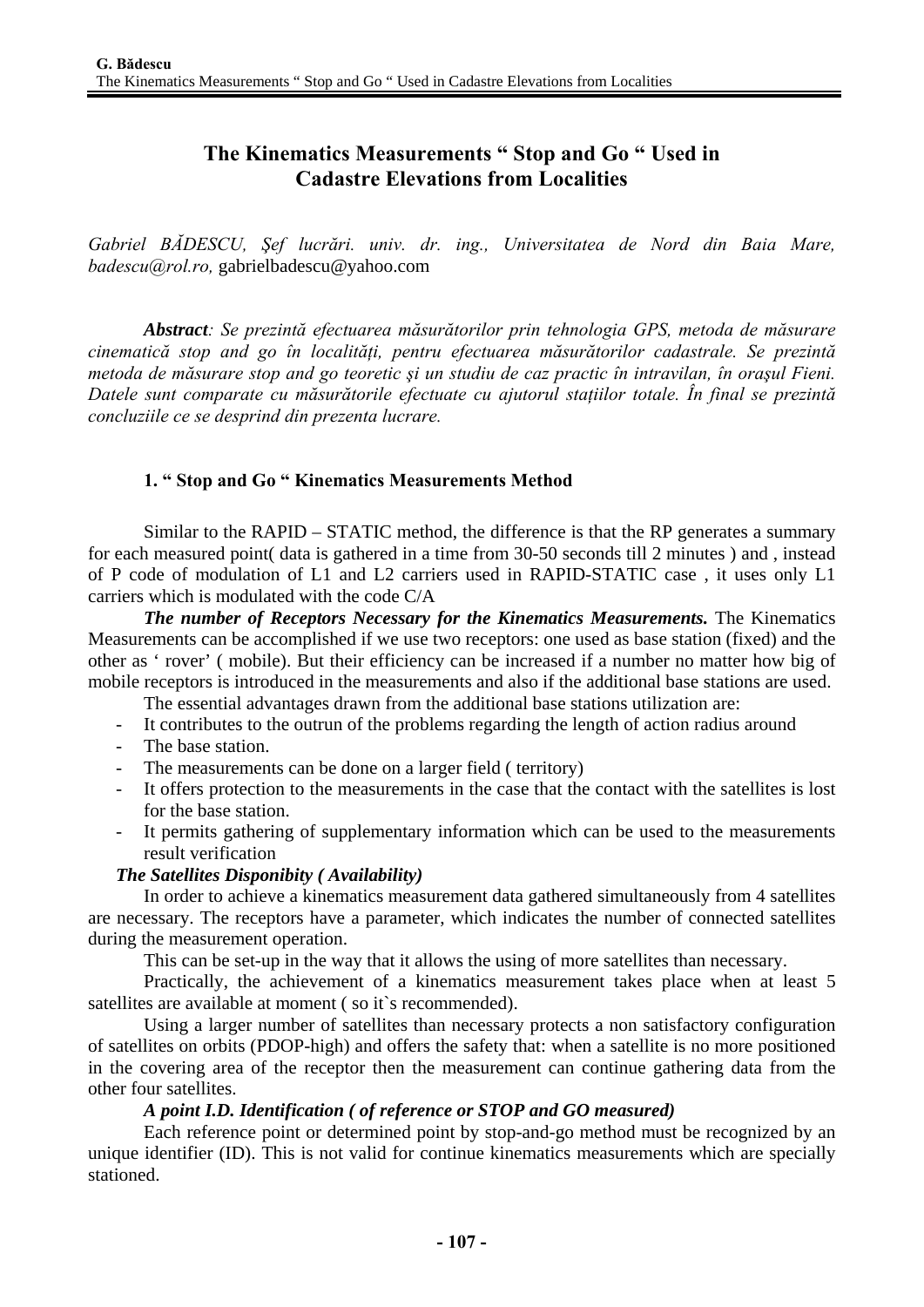This way any point in a measurement must be uniquely identified on the base of its IS: the ID is composed of eight characters and eliminates the problem which can appear as a result of mistaking points.

The most recommended way of solving this problem is that of giving an ID to each

Point since the moment of measurement planning. In the situations when the points are chosen in the very moment of measurement achievement, the operator must understand very well the importance of this fact and the ID of the point, ID which is introduced in receptor must be clearly written down in the field notebook.

If the mobile receptor is equipped with a " measurement controller " then besides the point ID can be easily introduced other comments.

# **2. The Equipment and Software Necessary for Kinematics Measurements**

The necessary equipment for a base station:

- A receptor with the option to measure in kinematics mode
- Energy adequate supply
- Antennas and 3-5 m length antenna cable
- Two tripods and a fixation rod of the antenna at a constant height
- The necessary equipment for each mobile receptor
- A receptor with the option of kinematics measurements
- An adequate portable power supply
- Antenna and 3-5 m length cable (the antennas are of the same sort as those for base stations if the measurements are initiated by antennas interexchange )
- A back bag for an easiest receptor transportation
- Optionally: a measurement controller

# **3. Methods of Kinematics Measurements Initialization**

#### **3.1. Kinematics Measurements with Fixed base Initialization**

The methods needs the knowledge of 2 reference points coordinates in WGS 84 system with an accuracy of  $+/-$  5 cm.

There isn't a limit for the distance value between those two reference points but when the weather conditions are not appropriate the kinematics measurements initialization could be impossible when the initializing base is more than 10 m .

This method is used for the re-initializing of interrupted taking into account the fact that the reference points are dispersed on a pretty large zone.

The practical achievement mode on the (field) is the following:

1. On each of the two reference points, from the ends of the base, the antenna is calibrated.

2. Each receptor is connected to its antenna and to a suitable power source. The antennas are measured and these values are introduced into receptors.

3. The soft-keys of LOG DATA recording is made active for the base station and, on the screen , its corresponding menu will appears.

4. The receptor screen shows the menu of kinematics measurements.

5. The point ID is introduced now.

6. The parameters antenna introduced.

7. The steps from 3 to 6 are repeated now paying a good attention to the point ID and to the antenna height.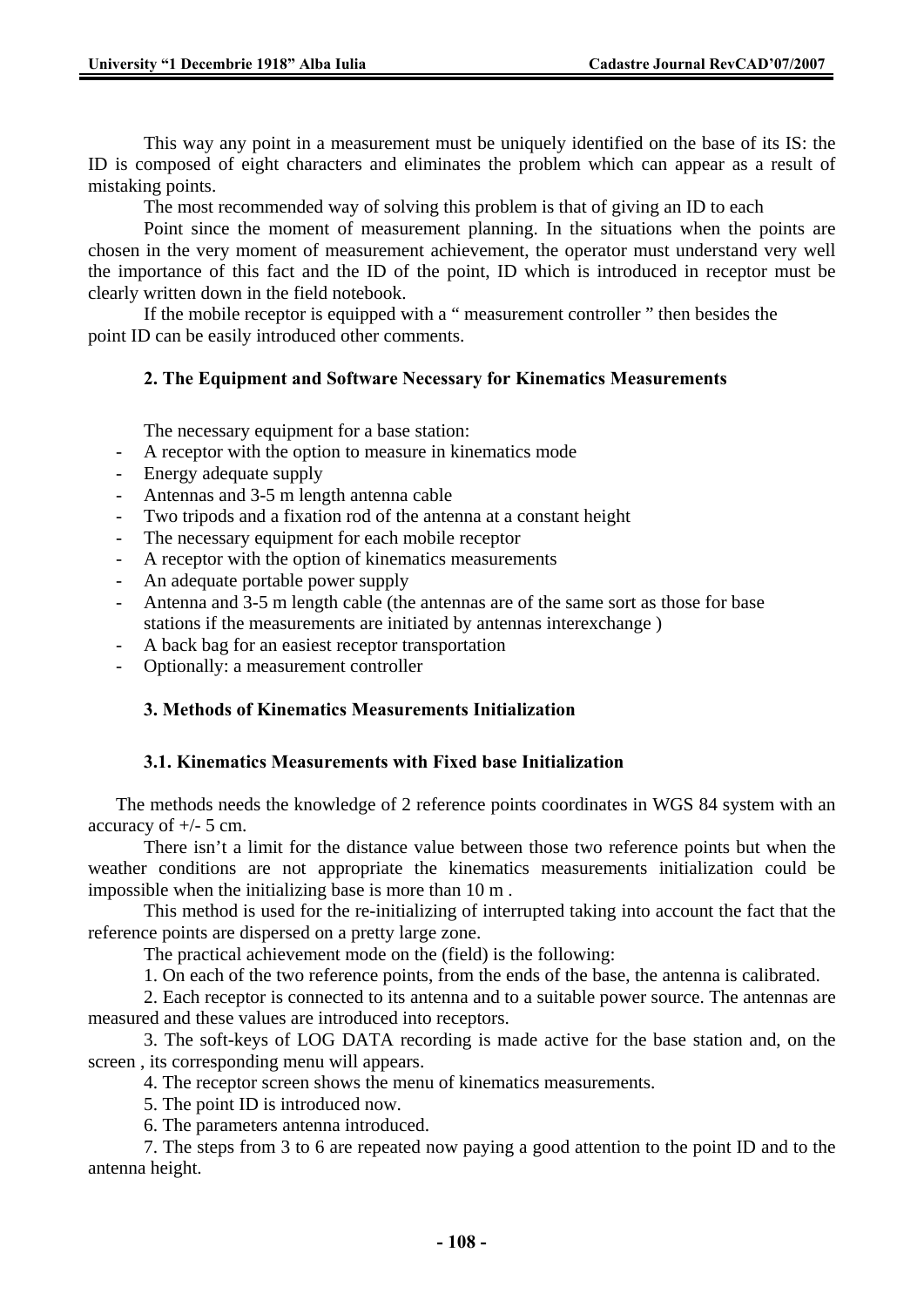8. Those two receptors are let to collect at least 8 époques of simultaneously recording, for better results at least 2 minutes of data are collected.

9. After enough data are collected, at the mobile receptor the key ROVE is pressed and then its antenna can be moved from the point. The receptor must not be stopped for any moment in order to keep the coupling with the satellites. At this moment everything is ready for the beginning of kinematics measurements.

# **3.2. Kinematics Measurements Initializing by Antennas Interchange**

For this method the coordinates of reference point must be known with accuracy at least equal with the accuracy necessary for measurements.

Another point, which is called secondary point, will have to be fixed and materialized next to the reference point at a distance from 2.5 m to 5 m .

To this point an ID is attached it's materialized because there is a possibility to become restationary.

The coordinates of this point must be known in WGS84 systems. The reference station and the mobile receptor must have the same kind of antenna .

The steps of initializing by interchange achievement.

1. A tripod is put on the reference point. On the tripod the antenna is assembled. Similarly for the second point.

2. At the reference station receptor LOG DATA is pressed and the following menu results.

- 3. a) The case of double frequency receptors
	- b) Receptors with simple frequency
- 4. The receptor shows the menu of kinematics measurements
- 5. The point ID is introduced
- 6. The antenna parameters are introduced now
- 7. The steps from 2 to 6 are repeated also for the mobile receptor
- 8. The receptor must be let to record at least 80 époques of simultaneously recording

9. The key ROVE is pressed at each receptor.

10. The receptor antennas are disassembled and they are inter-changed : the tripods must not be moved from their positions and the receptors must not be closed.

11. The static KEY is pressed now at each receptor, the points ID are introduced and also the antenna heights

12. The receptor are let to gather at least 20~25 époque or at least 2 minutes of data

13. The antennas are inter-changed again and the steps from 9 to 12 are repeated

14. At the mobile receptor the key ROVE is pressed and its antenna is moved from the tripod and a stick with constant height.

At this moment on, everything is set for the kinematics measurement to begin

# **4. The Multiple Reference Stations Used At The Kinematics Measurements**

At a kinematics measurement, two or more reference stations can be used. These stations are placed in a dispersed way in a interested zone.

This way of kinematics measurements approaching has some advantages.

- It offers protection against the contact breaking at the reference station because it is supposed that no matter what problem would affect one of them it wouldn't affects the others
- It permits a larger measurement zone than in the case of single station witch can cover an area with a 1 km radius at most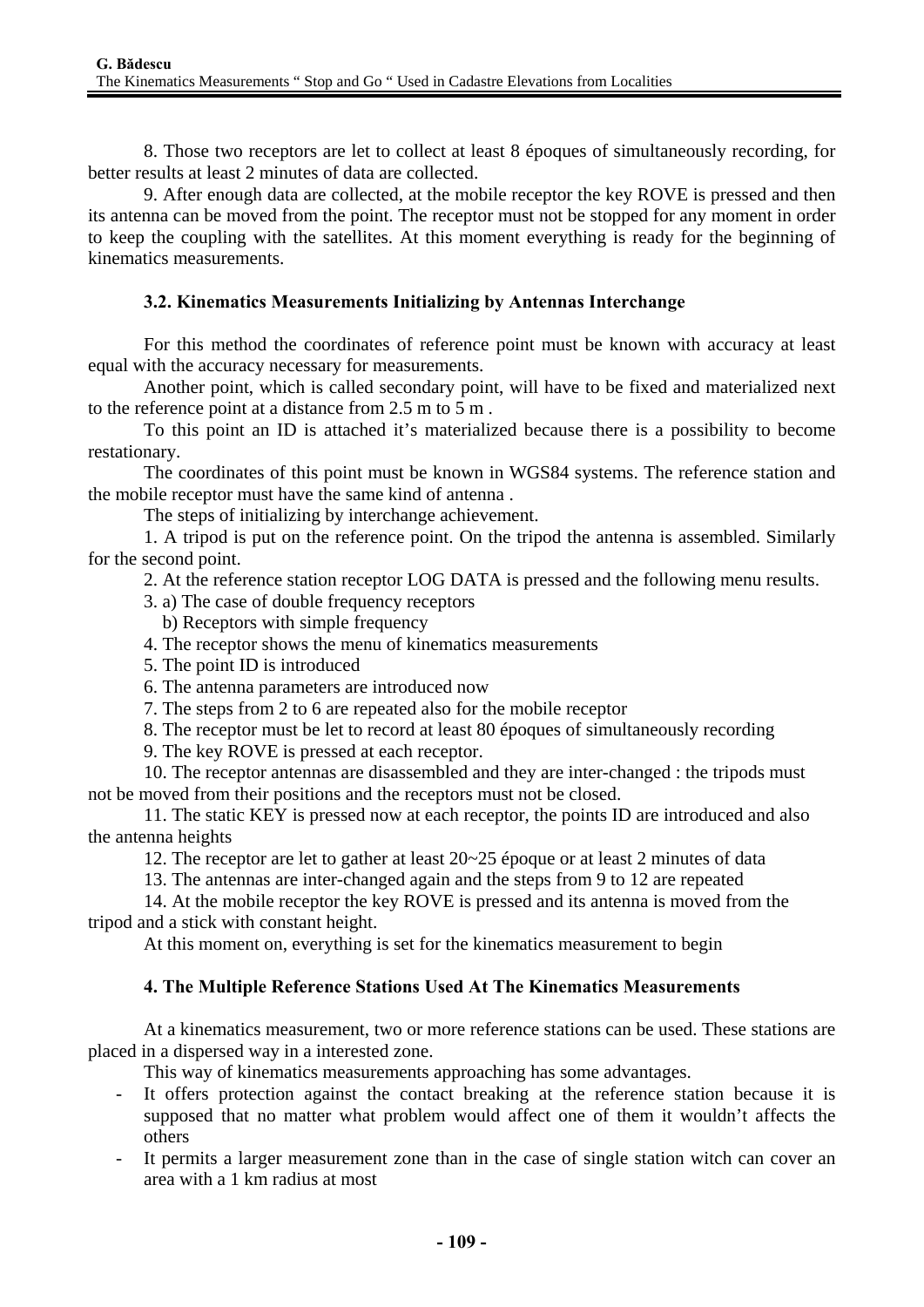- The multiple reference stations give the possibility that: at the data post – processing a variety of problems can be detected . These problems regards the data gathering as a high PDOP , for instance , or a weak initializing of measurements from a technical point of view. The kinematics measurements solving , measurements of multiple base, implies the fact that

each measured point must be stationed as many times as the numbers of reference stations and at an interval of time between stationing of at least 15 minutes.

This way it will be corrected with a set of independent observations and enough to validity at maximum the installed reference stations.

The procedure of a kinematics measurement achievement with stations of multiple base is a direct one : the step of initializing is simply repeated for each reference stations. For instance : if there are two reference stations and two receptors then it will be accomplished 4 initializing procedures ( each mobile receptors with each station).

The initializing of a kinematics measurement method with fixed bases has the advantage that it can initialize any number of base stations and mobile receptors at the same time: the receptors on all points of reference are simply initializing and they are arranged the way, that the stations can collect data simultaneously.

### **5. The Achievement of a Kinematics Measurement Stop-and-Go**

Now it is supposed that the measurement has been initialized. The base station collects data in the reference point; the mobile receptor is in ROVE mode and the antenna is attached at the protection disc.

Achievement steps:

- The mobile receptor is moved to the first point;
- The antenna is centered on the point;
- The soft-key STATIC is pressed and on the screen appears STATIC WAIT state on first line.

The current point ID is introduced( of 8 characters): if the points measured consecutively have as ID-s consecutive numbers then naturally only the ID of the first point will have to be introduced.

The receptor will increment the last 4 characters of the ID each time when you press STATIC. During the measurements, the ID of each point is still verified to be sure that this is correct.

Only for the first point to measure the soft-key INPUT/CHANGES is pressed.

CHANGES are selected to fix the antenna parameters. This step is not necessary for the next points but only when the antenna height has been modified from any reason.

The mobile receptor is let to collect at least 2 data époques. When the message from the first line modifies from STATIC WAIT and appears the soft-key ROVE then the mobile receptor has collected sufficient information for a valid observation.

By collecting 8-10 époques, the quality and trust in measurements can be improved.

The soft-key ROVE is pressed.

If there are, more points to measure go back to step 1.

If the point to measure was the last one then the measurement ends.

In conclusion, during the measurement an important attention must be payed to the following steps:

- Press ROVE- key before moving the antenna to another point.
- When the antenna is moved, take care to avoid the lost of the signals from satellites in any of these moments.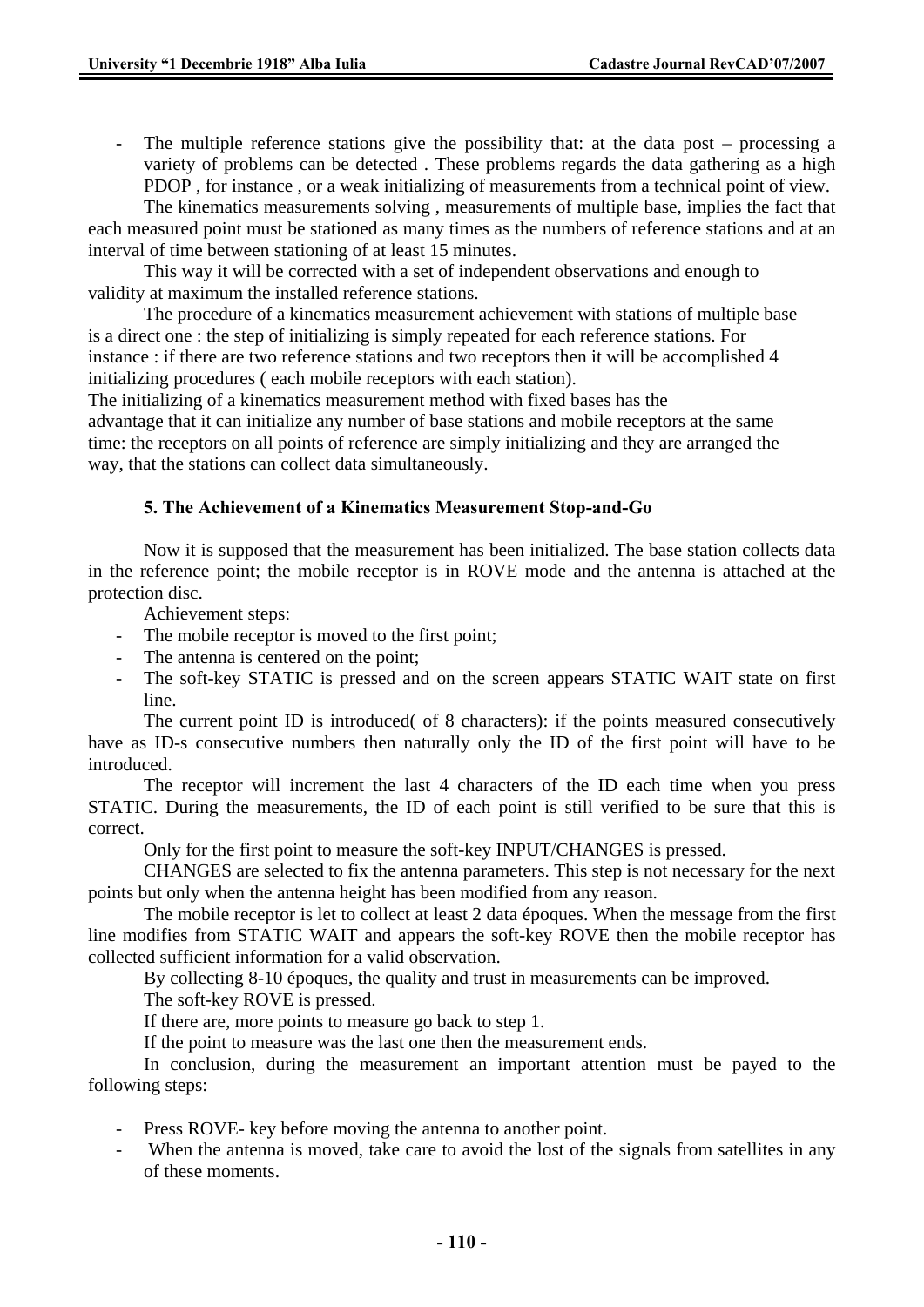#### **6. Reinitializing of Measurement**

The procedure of kinematics measurements is very sensitive to the loss of the contact with the satellites, effect caused by cyclical slides of them.

If the incidents which has interrupted the measurement might repeat then some measures to avoid it must be taken.

For instance: let us say that receptor lost the contact with the satellites because of some obstructions, then, it is recommended to follow another tract.

When the measurement is interrupted due to the loss of coupling with the satellites, the receptor emits a sonorous signal whose intensity can be modified. In this case, the receptor must be reinitialized before going to the effective measurement.

There are two modalities of receptor reinitializing:

- coming back to an already measured point;
	- the achievement of one of the initializing procedure used at the beginning of measurement.

The method is a procedure of reinitializing by coming back to a previous measured point: could be any point successfully measured from the current measurement and not necessarily the lost one.

Any of the initializing procedure at the beginning of the kinematics measurement can be used here, too.

Practically the reinitializing on the fixed base is recommended because this is the only method which doesn't ask the turning back to the base station : the mobile receptor will be able to go to an any reference point.

If this point doesn't exists, one can be created in the respectively point (of interruption by a control measurement achievement)

This is an attractive approaching because the receptor has FST-STATIC function witch permits a very correct determination of a reference point in less than a 20 minutes observation.

To achieve a FAST-STATIC measurement, the mode of kinematics measurement must not be necessarily interrupted.

After assembling the antenna the key STATIC is simply pressed as if a kinematics measurement would have been achieved and information is collected during a properly time interval as :

- 8 minutes of recording if 6 satellites are contacted;
- 15 minutes of recording if 5 satellites are contacted;
- 20 minutes of recording if there are 4 satellites contacted;

During the periods with high PDOP or an improperly availability of satellites it is cautions to achieve a FAST-STATIC measurement because this has the possibility to announce when the observation is complete.

#### **7. The Contact Loss at the Reference Station**

The contact loss or a high PDOP recording at the reference station is the most seen cause of failure during the kinematics measurement , because it can't be known that is happened even the base station is permanent followed. That's why a plan of measurement must be done and the base station must be established very carefully in order to keep the coupling with the satellites.

We can find that such an incident took place at the base station by comparing the continual measurement from the mobile receptor.

Accordingly with the facts above, regarding the kinematics measurement STOP and GO method, cadastre detail points were measured also with the total stations. For a better appreciation of kinematics method precision we have the next example :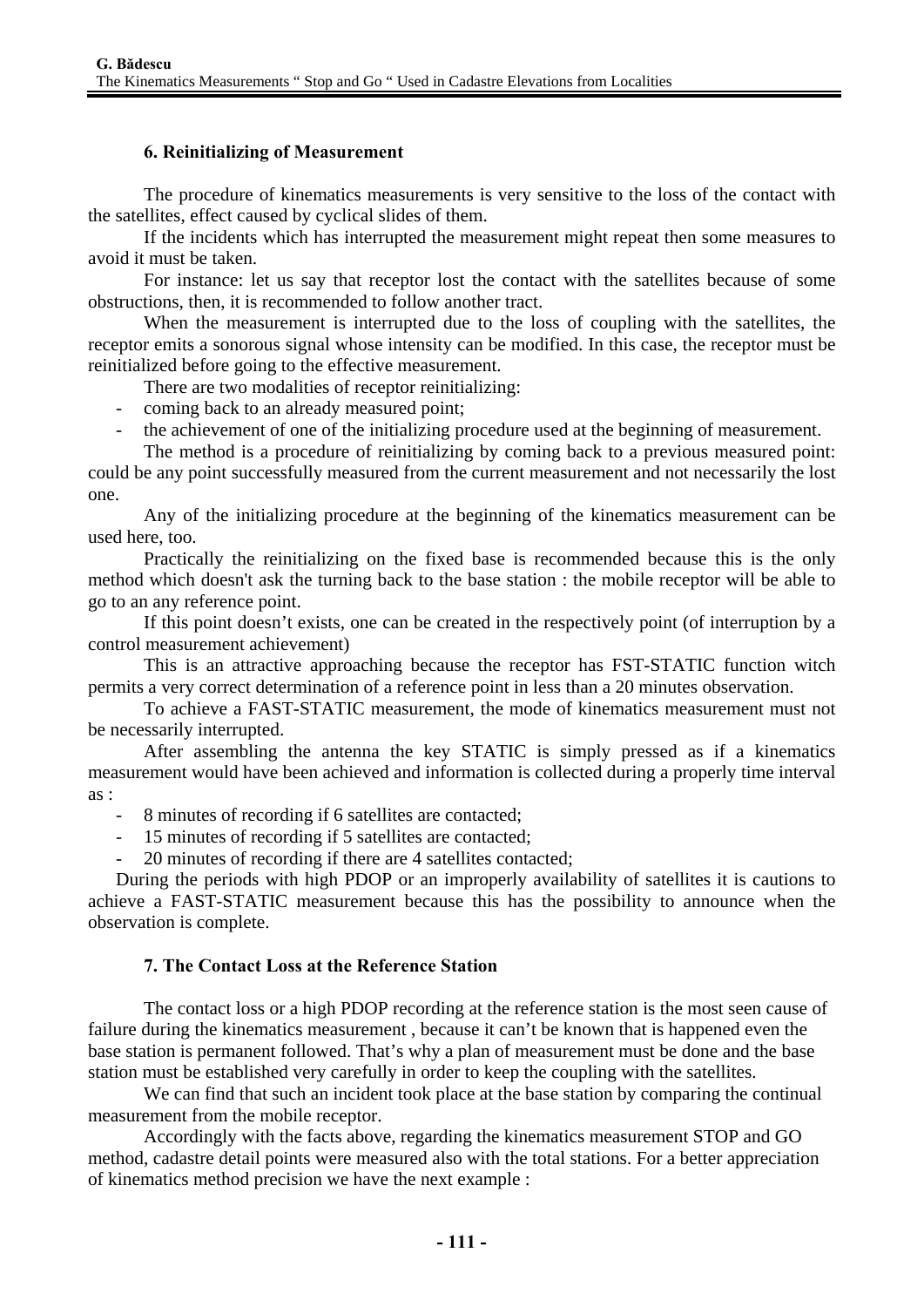#### **8. Study Case: Fieni Town**

In the case study regarding measurements made in Fieni town, everything happened as following :

The interested zone was studied and the places for the stations placing were marked for the cadastre using total stations - their numbers : 13 stations being imposed by the conditions on the field , elevations time being of 3 days .

The points on the property edges were elevated, also on the corners of houses, stables , hencoops , edges between yards, buildings and gardens. Where this was impossible, then distances were measured with the tape-measure in order to determine the frames of constructions, time being very important .

The methodology of details collection necessary for the cadastre plans needed to use: drafts and specific code and unfolded itself in normal conditions.

Regarding the GPS technology used, here the kinematics measure method was used, the procedure: STOPandGO post processing .Two receptors were used , these being of Trimble

Hose type of geodetically class on two-wave length: L1, L2

On the field the operations were unfolded like

After a planning at the office , using the planning program of the Geomatics Office Trimble Soft " Plan " on the field were done:

- A study and discovering possible tracts to gather the cadastre details through specific points.
- And the fix station place was chosen as being the point GPS 35 , previously determined by GPS technology when Fieni town network was achieved.

This point had the coordinates determined in WGS 84 system and in national coordinates system that means in stereographical plan of projection ( Stereo 70). The crew was an 3 person one and the measurements tooked two and a half days.

The result presentation is given in tables 1 and 2 and the Fieni data processing is presented also. The measurement in Fieni were done with Trimble 4000 SSE which works on two frequencies and the processing was done using the Trimble Geomatics Office Soft. This was possible because the data from the Trimble receptors were unloaded with the Trimble geomatics Office Soft.

During the measurement the geometry of satellites was periodically verified , expressed by the value of PDOP which was shown on the receptor screen especially when only 4 satellites were reception.

The stationing at kinematics measurements is very short that's why the high values of PDOP influenced negatively the obtained results.

If the PDOP value is high and measurements are done in a point then the obtained results won`t have the proper acuracy.

So the measurements results for different PDOP levels can be resumed as:

- PDOP <3 ideal for measurements:
- 5 < PDOP < 3 still acceptable for measurements;
- $PDOP > 5 wait for PDOP decreasing;$

It is not reccomended to do kinematic measurements when PDOP value is equal or greater than 5, this thing can lead to wrong results, with errors, because of the no satisfactory position of satellites.

The unfolding mode of kinematics measurements is not different, when we use an electronic notebook of field as receptor interface.

Information as: point characteristics, line or surface characteristics as long as the receptor is in the kinematics mode could be introduced.

Tables with comparative study for coordinates from Fieni intravillan town, Dambovita county , are presented in table 1 with coordinates in stereo to projection system classicaly determined with the total station and the by GPS technology, STOP and GO method.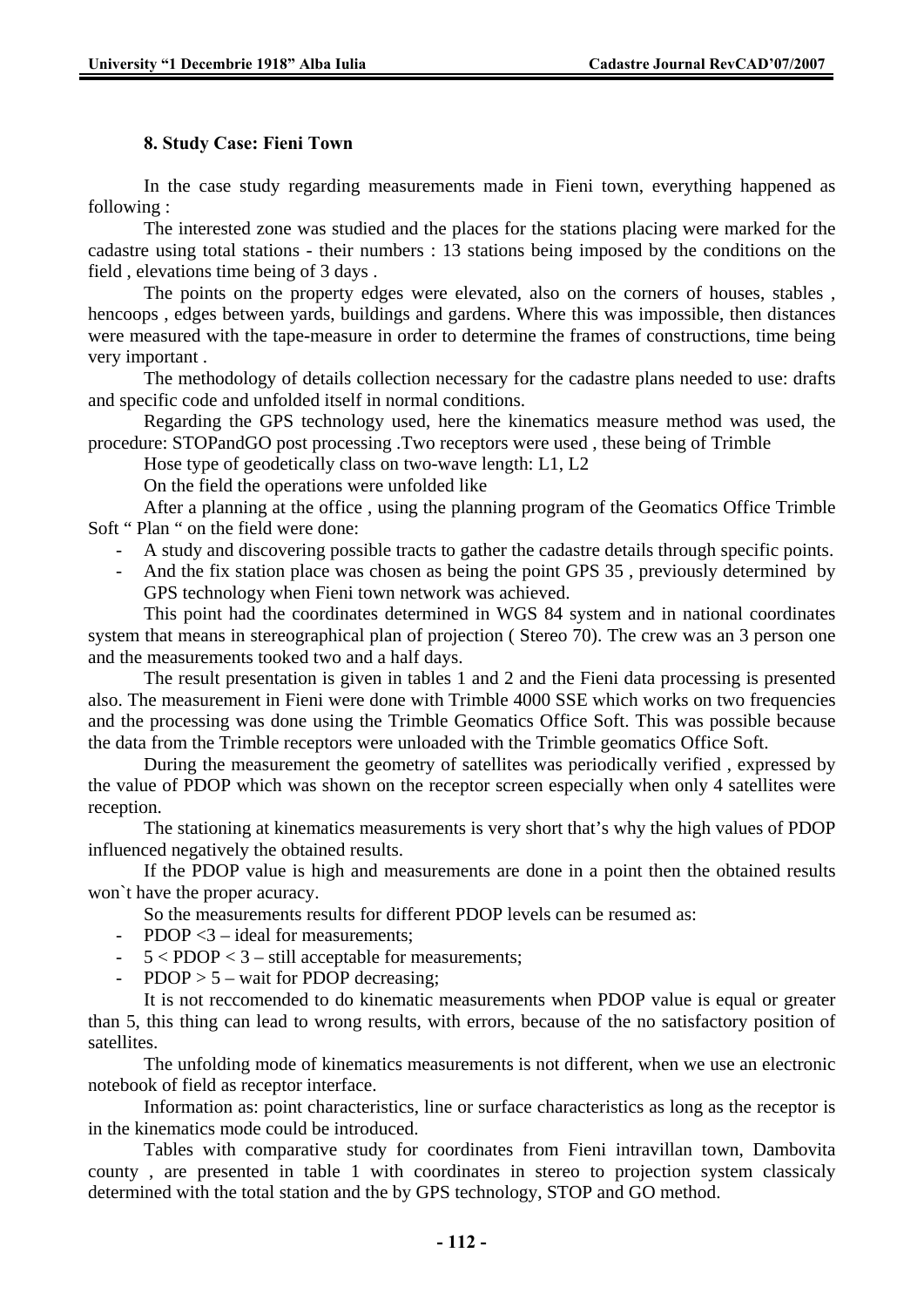In table 2 : coordinates in Stereo to projection system, classically determined with total station and determined by GPS technology STOP and GO method , with the accuracies for Fieni downtown.

In picture 2: the comparative study regarding the necessary time for cadastre details elevations both with total stations and with GPS technology. This study is presented: with percentage sin the second A picture , and as number of days in the second B picture.

Picture 1 presents the comparative study elevated surface with GPS technology comparing with total elevated surfaces.

Picture 1 presents the comparative study elevated surface with GPS technology comparing with total elevated surfaces : in percentage – picture 1 B , and in hectares –picture 1 A.

After the GPS kinematics measurements and analyzing the results in cadastre elevations (down town) the following conclusions must be précised :

- Kinematics measurements method in real time and "STOP and GO" post processing, assure a higher precision of measurement.
- Time of measurements is shorter because the number of station is much smaller than in total in total stations measurement case.
- Down town the measurement time is much smaller than the time with the total stations because it is not elevation points and the distances can be long ( on L1 till approximatively 5 km and on  $L1$ ,  $L2$  over 5 km)
- Kinematics measurements in real time can be done if there is a network of
- Permanent stations dispersed at distances of  $30 20$  Km with fewer GPS apparatuses, because the role of the fixed station is taken by permanent stations.

The Comparative Study-Coordinates Differeces Fieni Town - Intravillan

Table 1

| Point  | Determined with total stations |            | Determined GPS | Differences<br>coordinates |                               |
|--------|--------------------------------|------------|----------------|----------------------------|-------------------------------|
| Number | X(m)                           | Y(m)       | X(m)           | Y(m)                       | $\Delta x$ (m) $\Delta y$ (m) |
|        | 386133.310                     | 382988.480 | 386133.321     | 382988.498                 | $-0.011$<br>$-0.018$          |
| 2      | 386131.490                     | 382993.300 | 386131.486     | 382993.324                 | 0.004<br>-0.024               |
| 3      | 386127.980                     | 382992.110 | 386127.972     | 382992.124                 | $-0.014$<br>0.008             |
| 4      | 386127.070                     | 382994.330 | 386127.082     | 382994.346                 | $-0.016$<br>$-0.012$          |
| 5      | 386123.290                     | 382992.880 | 386123.272     | 382992.895                 | 0.018<br>-0.015               |
| 6      | 386126.060                     | 382985.650 | 386126.071     | 382985.634                 | 0.016<br>-0.011               |
| 7      | 386131.710                     | 382993.510 | 386131.732     | 382993.525                 | $-0.015$<br>$-0.022$          |
| 8      | 386130.690                     | 382996.100 | 386130.682     | 382996.085                 | 0.008<br>0.015                |
| 9      | 386130.470                     | 382962.690 | 386130.485     | 382962.682                 | 0.008<br>$-0.015$             |
| 10     | 386121.510                     | 382984.460 | 386121.524     | 382984.445                 | 0.015<br>$-0.014$             |
| 11     | 386115.780                     | 382982.180 | 386115.776     | 382982.196                 | -0.016<br>0.004               |
| 12     | 386118.600                     | 382975.100 | 386118.621     | 382975.122                 | $-0.021$<br>-0.022            |
| 13     | 386116.400                     | 382974.210 | 386116.418     | 382974.232                 | $-0.022$<br>$-0.018$          |
| 14     | 386117.630                     | 382970.880 | 386117.618     | 382970.895                 | 0.012<br>-0.015               |
| 15     | 386119.200                     | 382967.110 | 386119.213     | 382967.116                 | $-0.013$<br>-0.006            |
| 16     | 386123.840                     | 382969.040 | 386123.852     | 382969.059                 | $-0.012$<br>-0.019            |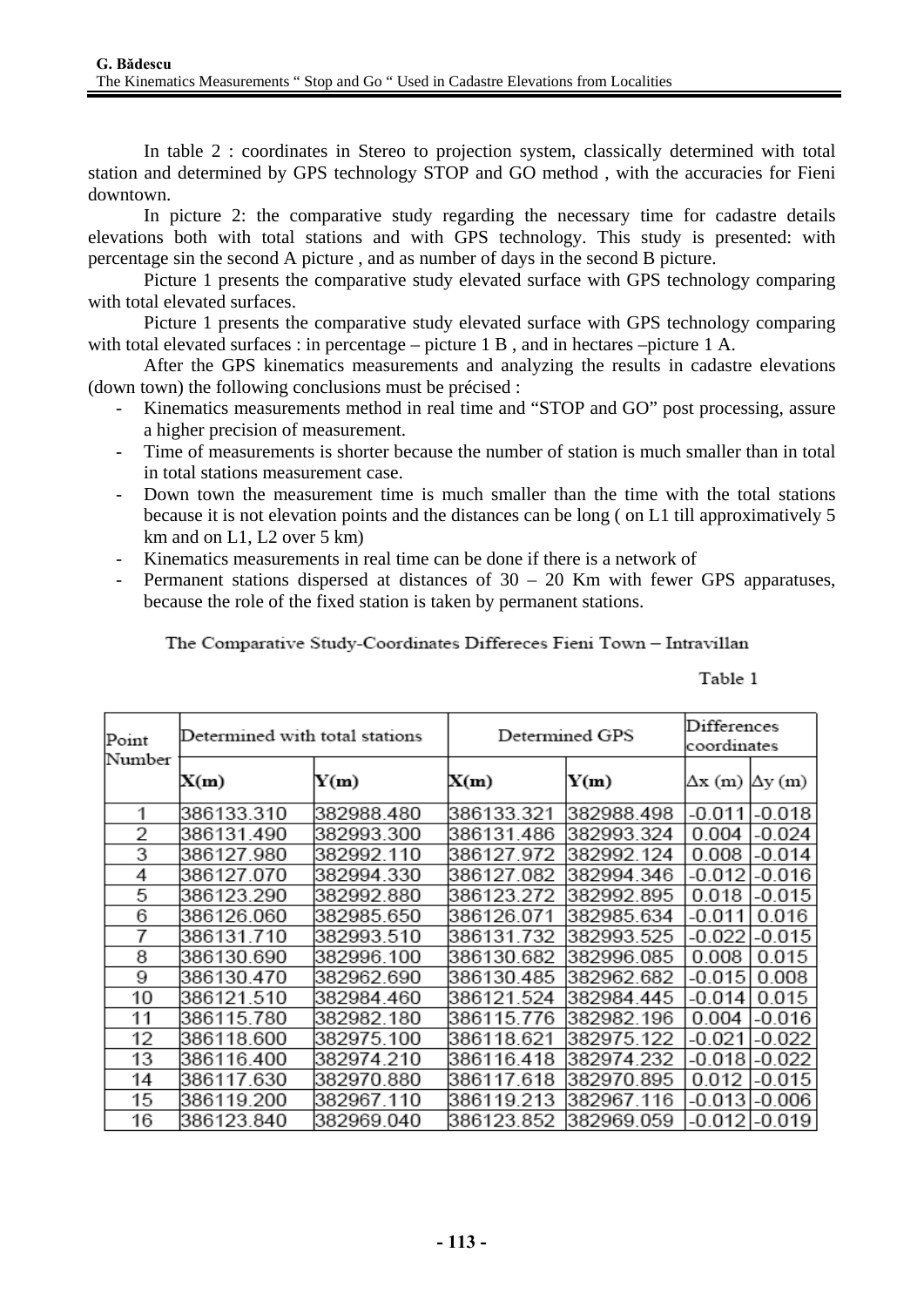|                      |            |                                |        |                           |                               | Table 2    |  |
|----------------------|------------|--------------------------------|--------|---------------------------|-------------------------------|------------|--|
|                      |            | Determined with total stations |        | Precisions Determined GPS |                               | Precisions |  |
| Point<br>Number X(m) |            | Y(m)                           | lst(m) | X(m)                      | Y(m)                          | st(m)      |  |
|                      | 386133.310 | 382988.480                     | 0.043  |                           | 386133.321 382988.498 0.021   |            |  |
| 2                    | 386131.490 | 382993.300                     | 0.043  |                           | 386131.486 382993.324 0.022   |            |  |
| 3                    | 386127.980 | 382992.110                     | 0.043  |                           | 386127.972 382992.124 0.020   |            |  |
| 4                    | 386127.070 | 382994.330                     | 0.043  |                           | 386127.082 382994.346 0.022   |            |  |
| 5                    | 386123.290 | 382992.880                     | 0.043  |                           | 386123.272 382992.895 0.023   |            |  |
| 6                    | 386126.060 | 382985.650                     | 0.043  |                           | 386126.071 382985.634 0.022   |            |  |
| 7                    | 386131.710 | 382993.510                     | 0.043  |                           | 386131.732 382993.525 0.022   |            |  |
| 8                    | 386130.690 | 382996.100                     | 0.043  |                           | 386130.682 382996.085 0.024   |            |  |
| 9                    | 386130.470 | 382962.690                     | 0.043  |                           | 386130.485 382962.682  0.022  |            |  |
| 10                   | 386121.510 | 382984.460                     | 0.043  |                           | 386121.524 382984.445 0.021   |            |  |
| 11                   | 386115.780 | 382982.180                     | 0.043  |                           | 386115.776 382982.196 0.022   |            |  |
| 12                   | 386118.600 | 382975.100                     | 0.043  |                           | 386118.621 382975.122 0.023   |            |  |
| 13                   | 386116.400 | 382974.210                     | 0.043  |                           | 386116.418 382974.232   0.022 |            |  |
| 14                   | 386117.630 | 382970.880                     | 0.043  |                           | 386117.618 382970.895 0.020   |            |  |
| 15                   | 386119.200 | 382967.110                     | 0.043  |                           | 386119.213 382967.116 0.022   |            |  |
| 16                   | 386123.840 | 382969.040                     | 0.043  |                           | 386123.852 382969.059 0.023   |            |  |





Suprafata determinata prin masuratori GPS Suprafata totala



Fieni Town



| Suprafata determinata prin masuratori GPS |
|-------------------------------------------|
| Suprafata totala                          |

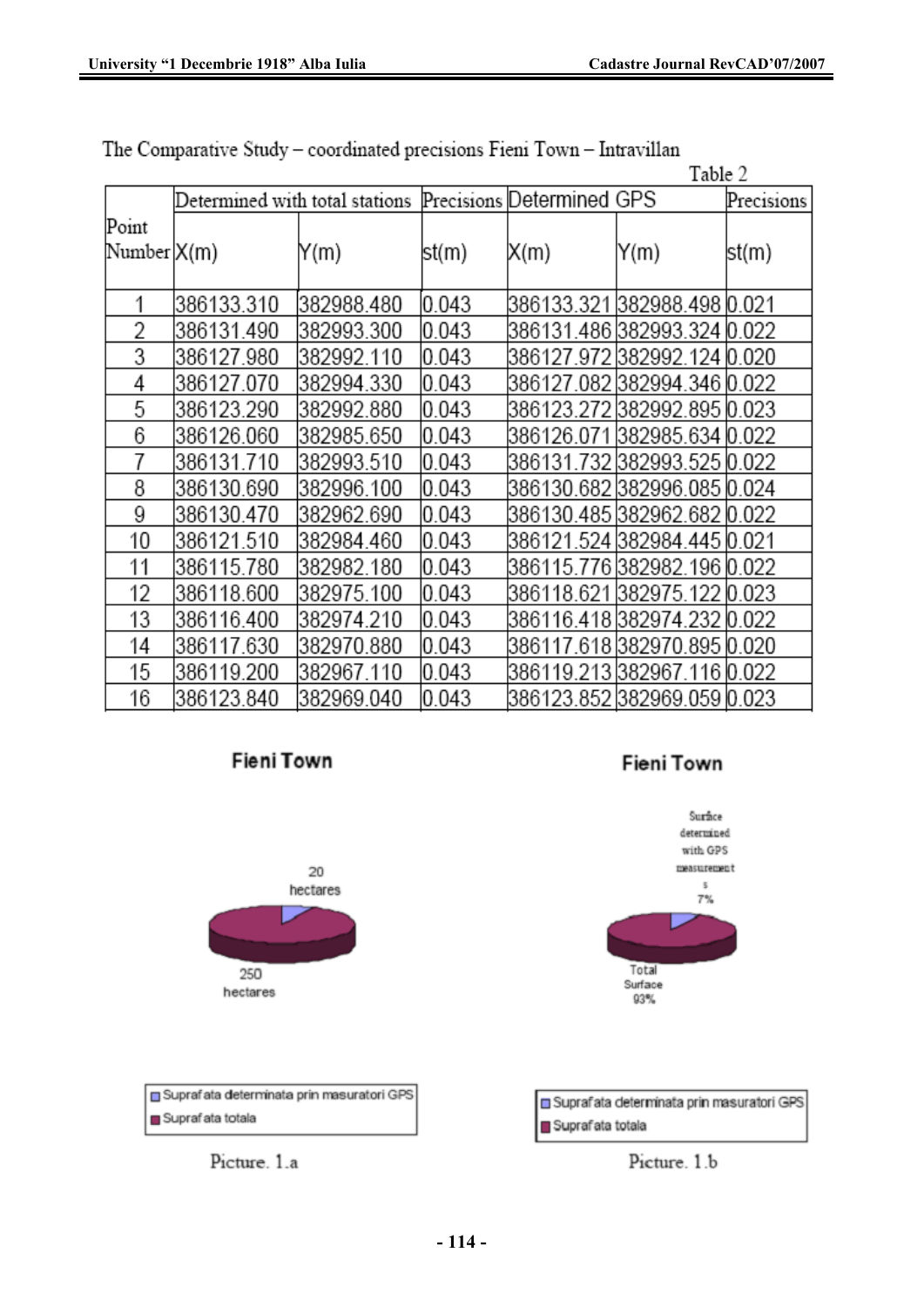The comparative study regarding the necessary time for cadastre detail elevations with total stations and with GPS technology.



Picture 2 b

Picture 2 a

According with the met situations , the following *conclusion* can be drawn:

- In towns and cities with an average density of buildings , the GPS method can be used at a percentage of 70-80 %, using also auxiliary points;
- In towns and cities with a high density GPs methods can be used a percentage of 50-60% with auxiliary points and combining them with classical elevations.

The case study did measurements using GPS technology in cadastre elevations using measurements only from the NAVSTAR-GPS system satellites and , in this case , the results are very good. If the GLONASS system satellites or the new GALILEO European System satellites were used instead then we would have at least 6~12 visible satellites which is very well for cadastre measurements , here being necessary at least 4 satellites.